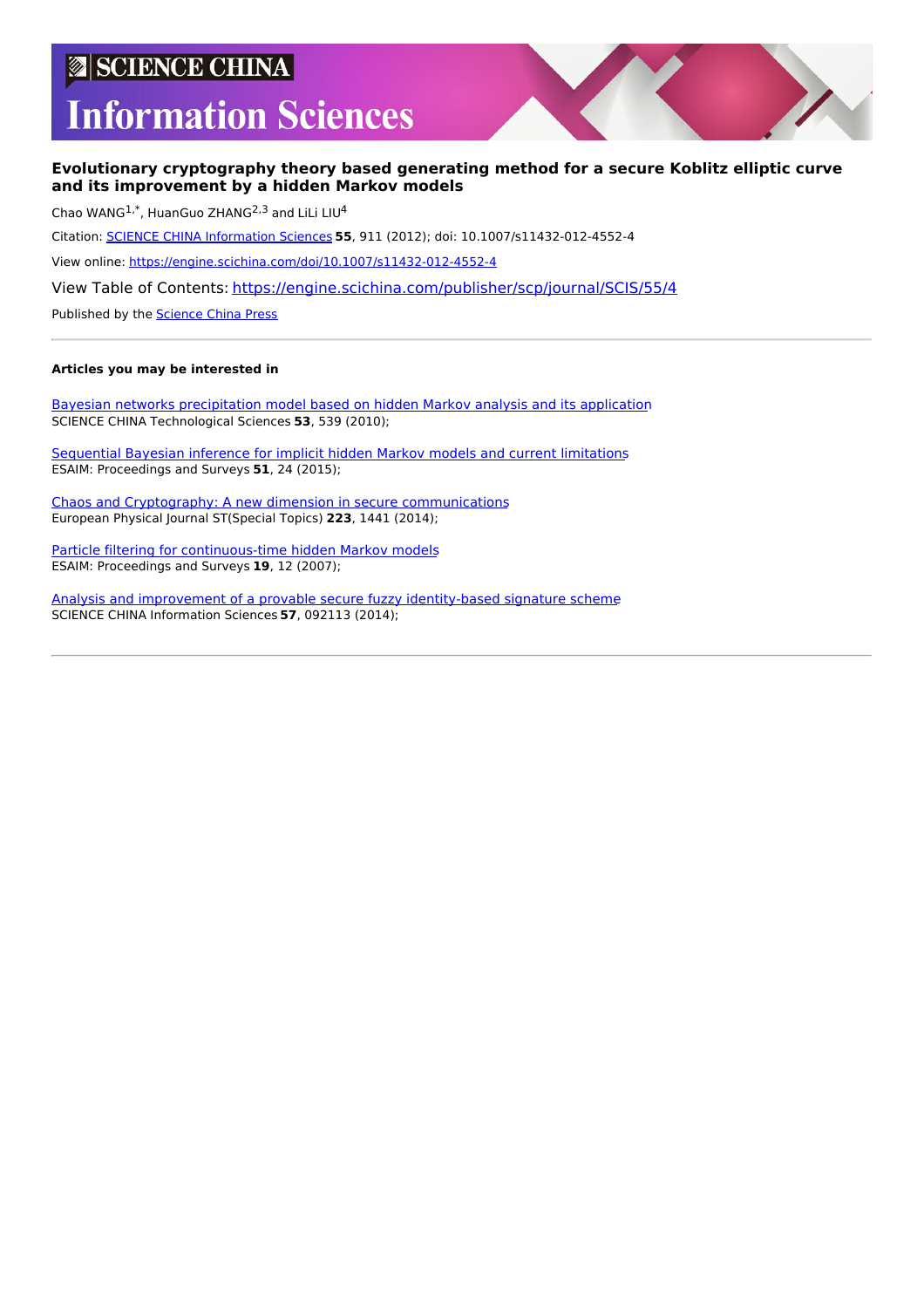# **SCIENCE CHINA** Information Sciences

**. RESEARCH PAPER .**

April 2012 Vol. 55 No. 4: 911–920 doi: 10.1007/s11432-012-4552-4

# **Evolutionary cryptography theory based generating method for a secure Koblitz elliptic curve and its improvement by a hidden Markov models**

WANG Chao<sup>1</sup><sup>∗</sup>, ZHANG HuanGuo<sup>2,3</sup> & LIU LiLi<sup>4</sup>

*Key Lab of Specialty Fiber Optics and Optical Access Network, Ministry of Education, Shanghai University, Shanghai* 200072, *China; Computer School of Wuhan University, Wuhan* 430072, *China; Key Laboratory of Aerospace Information Security and Trusted Computing Ministry of Education, Wuhan* 430072, *China; Huawei Technologies CO. LTD., Shanghai* 201206, *China*

Received August 25, 2010; accepted June 28, 2011

**Abstract** Considering potential attacks from cloud-computing and quantum-computing, it is becoming necessary to provide higher security elliptic curves. The hidden Markov models are introduced for designing the trace-vector computation algorithm to accelerate the search for elliptic curve (EC) base-points. We present a new algorithm for secure Koblitz EC generation based on evolutionary cryptography theory. The algorithm is tested by selecting a secure Koblitz EC over the field  $F(2^{2000})$ , with experiments showing that both the base field and base point of the secure curve generated exceed the parameter range for Koblitz curves recommended by NIST. The base fields generated go beyond 1900 bits, which is higher than the 571 bits recommended by NIST. We also find new secure curves in the range  $F(2^{163}) - F(2^{571})$  recommended by NIST. We perform a detailed security analysis of those secure curves, showing that those we propose satisfy the same security criteria as NIST.

**Keywords** secure EC selection, evolutionary cryptography theory, ant colony algorithm, Koblitz EC, HMM

**Citation** Wang C, Zhang H G, Liu L L. Evolutionary cryptography theory based generating method for a secure Koblitz elliptic curve and its improvement by a hidden Markov models. Sci China Inf Sci, 2012, 55: 911–920, doi: 10.1007/s11432-012-4552-4

# **1 Introduction**

Elliptic curve cryptography (ECC) has gradually been included in standards issued by IEEE, ANSI, ISO, NIST and others, and may replace RSA in the future. There are only 30 secure curves recommended by international standards organizations, of which 15 curves were recommended by NIST.

In [1], Zhang get all proposed the concept and design methods for evolutionary cryptography theory by introducing the law of natural biological evolution. This led to several achievements not only in cryptographic design, such as the design of new S-boxes for data encryption standards (DES), bent functions, hash functions and automatic design of cryptographic protocols, but also in cryptanalytic

<sup>∗</sup>Corresponding author (email: wangchao@staff.shu.edu.cn)

C Science China Press and Springer-Verlag Berlin Heidelberg 2012 **info.scichina.com** www.springerlink.com www.springerlink.com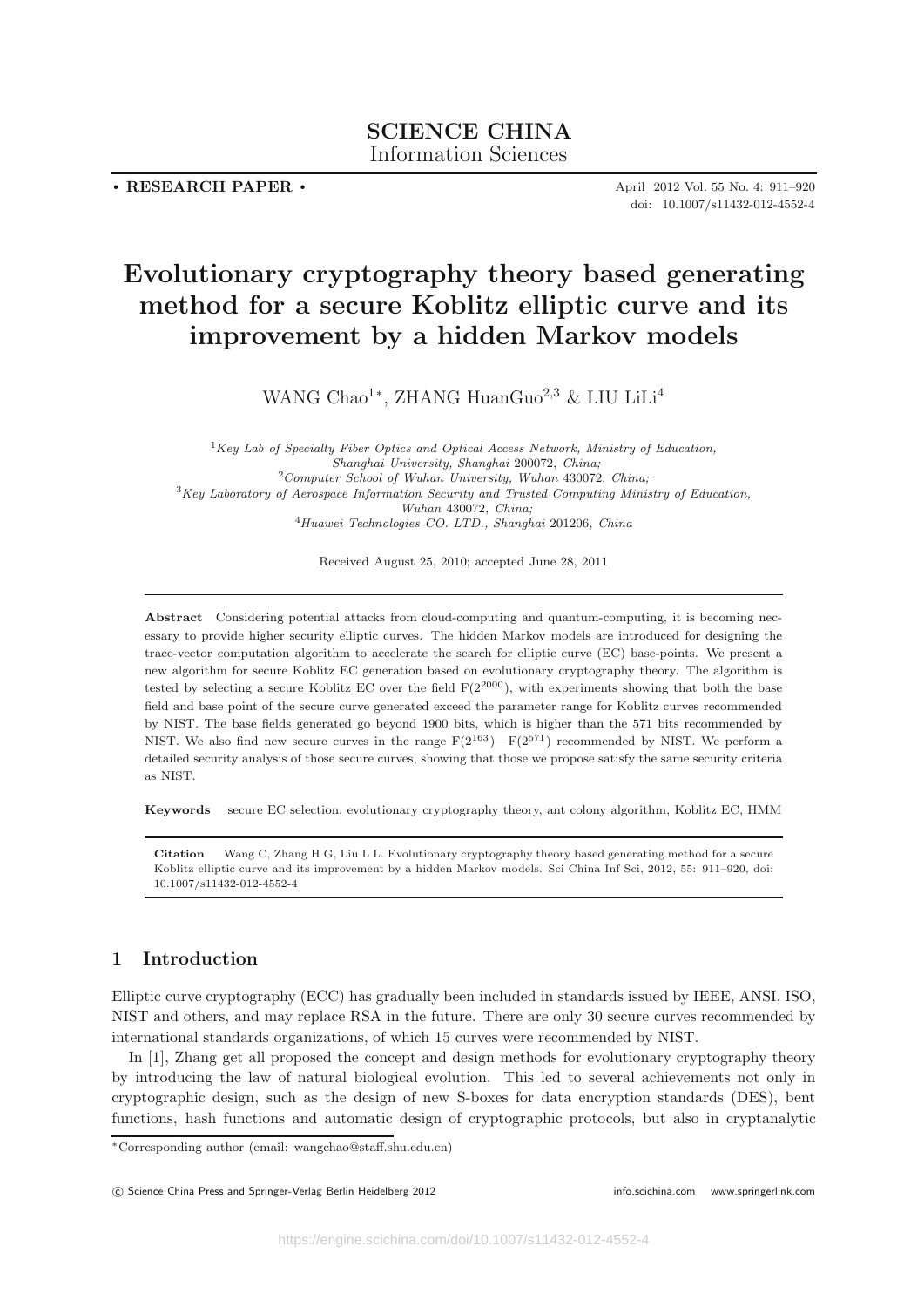areas such as sequence cryptanalysis [1–5]. Evolutionary cryptography theory is different from traditional cryptography methods and has become a principal framework for automatic cryptography design and cryptanalysis.

Based on evolutionary cryptography theory, the current authors proposed a new method for selecting secure Koblitz ECs [6], and tested the method by selecting secure Koblitz ECs over the field  $F(2^{800})$  [7], which is beyond the parameter range recommended by NIST for Koblitz curves. This experiment and theoretical analysis also show that evolutionary cryptography theory can successfully design public key cryptosystems.

Although the attacks on ECC don't exceed the First Energy Level proposed by the Certicom Company, which is the NIST definition for cloud-computing [8], it is obvious that a hacker could mount a powerful attack with the high-performance computing ability of cloud-computing. Further, the 128 Qbit commercial quantum computing system offered by D-Wave, a Canadian company that partnered with Google to develop software for recognizing automobiles within images, makes powerful attacks from quantum computing systems possible. Thus it is necessary to find ECC curves with security levels higher than the current NIST recommendations.

However, further analysis indicates that it is difficult to select the base point of a secure ECC curve and that it is not useful to produce more secure ECC curves. This paper introduces a hidden Markov models (HMM) to design the trace-vector computation algorithm for accelerating the search for elliptic curves base-points, and a new algorithm for secure Koblitz EC generation based on evolutionary cryptography theory is presented.

# **2 Development of secure EC selected and recommended by NIST**

# **2.1 Secure ECs recommended by NIST**

In 2000, NIST published FIPS 186-2 [9], which recommended 15 secure ECs. Koblitz ECs involve the fields F( $2^{163}$ ), F( $2^{233}$ ), F( $2^{283}$ ), F( $2^{409}$ ), F( $2^{571}$ ), for which NIST gives the base-points. The 15 curves recommended by NIST have been frequently used in current engineering applications [10, 11].

#### **2.2 Development of overseas secure EC selecting**

At present, secure EC selection methods can be separated into two types: complex multiplication (CM) methods and random curve selecting methods. No superior approach has been proposed in recent years. The SEA algorithm is still the most secure but it is a time-consuming method, and traditional pure mathematics severely restricts the development of ECC.

CM selects ECs based on a given order, and implementation is relatively fast. But the ECs generated by this method have a specific structural feature which is a potential security threat. The random selection method has no such shortcoming, and thus is usually chosen to select secure ECs. The security of an EC depends on its order. Common methods for computing the order include Schoof's algorithm [12], SEA (Schoof-Elkies-Atkin) algorithm [13], Satoh's algorithm [14, 15], Fouquet's algorithm [16], SST algorithm [17], AGM algorithm [18], and MSST algorithms [19]. In addition, for special ECs, such as Koblitz EC, characterized by small prime numbers there is a simpler method for computing the order using Weil's Theorem. The security of these kinds of ECs mainly depends on the size of a safe base field.

# **3 Evolutionary cryptography and secure Koblitz ECs**

We propose a new algorithm for secure EC selection based on evolution cryptography [6,7], and succeed in finding the secure base field of Koblitz curves using ant colony optimization (ACO), showing that evolution cryptography is also applicable in the field of public-key cryptography.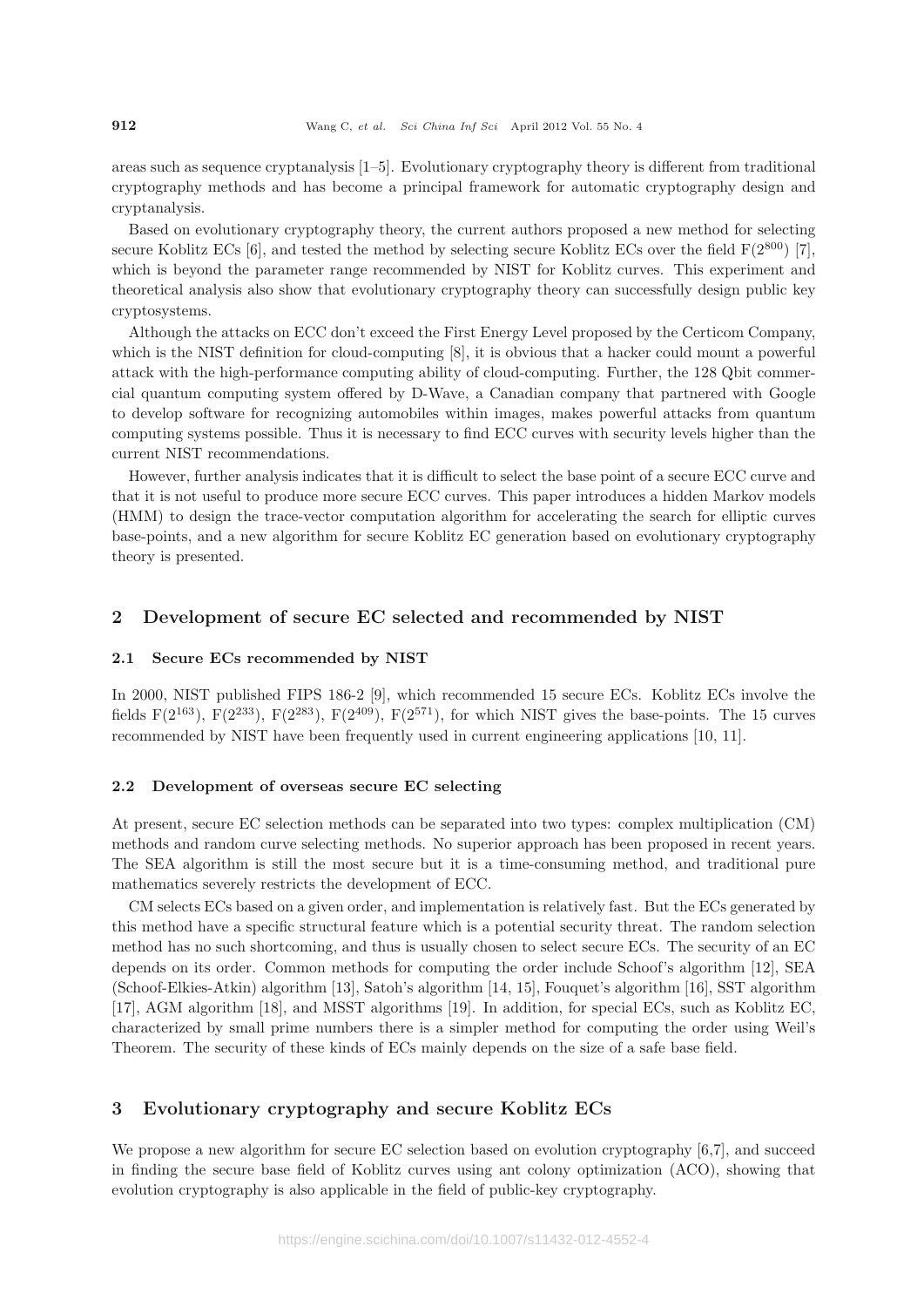# **3.1 Koblitz EC**

In 1996, Dorigo [20] published a ground-breaking paper applying the ant colony algorithm to a combinatorial optimization problem. His paper pointed out that the ant colony model has the properties of positive feedback, distributed computation and greedy search, where positive feedback explains the rapid optimization, and distributed computation and greedy search can avoid premature convergence. At present, ACO has succeeded at the traveling salesman problem (TSP) and the quadratic assignment problem (QAP).

We design an ant colony model for finding a safe general field by transferring the application to TSP. This model is similar to the max-min ant system (MMAS) [21]. The most striking feature of this model is that it avoids premature convergence by limiting the size of pheromone to an appropriate range.

**Step 1.** Parameter initialization. Set  $\alpha = 1$ ,  $\beta = 5$ . They pay more attention to the role of heuristic information in the exploration. Pheromone evaporation factor is  $\rho = 0.02$ . Experiments show that  $\rho$ must be small to avoid rapid convergence of the ant colony algorithm. An ant  $k$  at the point  $i$  chooses point  $j$  as the next access point according to a pseudo-random proportional rule. The rule is described by the following mathematical equation:

$$
j = \begin{cases} \arg \max \{ \tau_i[\eta_i]^\beta \}, & \text{if } q \leq q_0, \\ J, & \text{otherwise,} \end{cases}
$$

where q is a random variable distributed homgeneously in the interval [0, 1], and  $q_0(0 \leq q_0 \leq 1)$  is a parameter. After each iteration of MMAS, only an optimal ant is chosen to carry out global updating:

$$
\tau_i \leftarrow (1 - \rho)\tau_i + \Delta \tau_i^{\text{best}}.
$$

**Step 2.** At the start of the iteration, five ants are randomly placed at different points. When an ant arrives at a point, it determines whether the order of the point is a large prime number using the objective function. The ant then chooses the next point according to the construction of the model. At each step, all ants need to conduct a local update, but at the end of the iteration, only one optimal ant is chosen to carry out the global update.

#### **3.2 Experiment results**

(1) We obtain a secure EC base field larger than 700 bits (PC takes 3.5 h), which exceeds the 571 bits base field published by the NIST. There are seven base fields whose size is larger than 163, such as the Koblitz curve  $E_1 : y^2 + xy = x^3 + x^2 + 1$ , for which the order n of the 701 bits base field  $k = 2^{701}$  is n=5260135901548373507240989882880128665 550339802823173859498280903068732154297080822113666 5362775884512269800074472057387507859154454647132730530677414059685643347943137538780328160 84302756649401756057061240038011.

(2) For comparison, details of our curve and the Koblitz curve recommended by NIST are included in Figures 1 and 2.

#### **3.3 Further analysis**

To find the base-point, it is necessary to solve the quadratic equation  $z^2 + z + c = 0$ . We use the concept of the "trace" to judge quickly whether or not this equation has a root. Assume that  $\alpha$  is an element of the domain, so that  $\alpha \in \mathrm{GF}(2^m)$ . Then the trace of  $\alpha$  is defined as  $\mathrm{Tr}(\alpha) = \alpha + \alpha^2 + \alpha^{2^2} + \cdots + \alpha^{2^{m-1}}$ . In the binary domain, where  $Tr(c)$  is either 0 or 1, a trace of 0 means that the quadratic equation is solvable while if the trace is 1 the equation is unsolvable.

The most common algorithm for computing the trace is in the following:

```
INPUT: a \in \mathrm{GF}(2^m)OUTPUT: T = \text{Tr}(\alpha)1 T \leftarrow \alpha2 For I from 1 to m-1T \leftarrow T^2 + \alpha3 Return T
```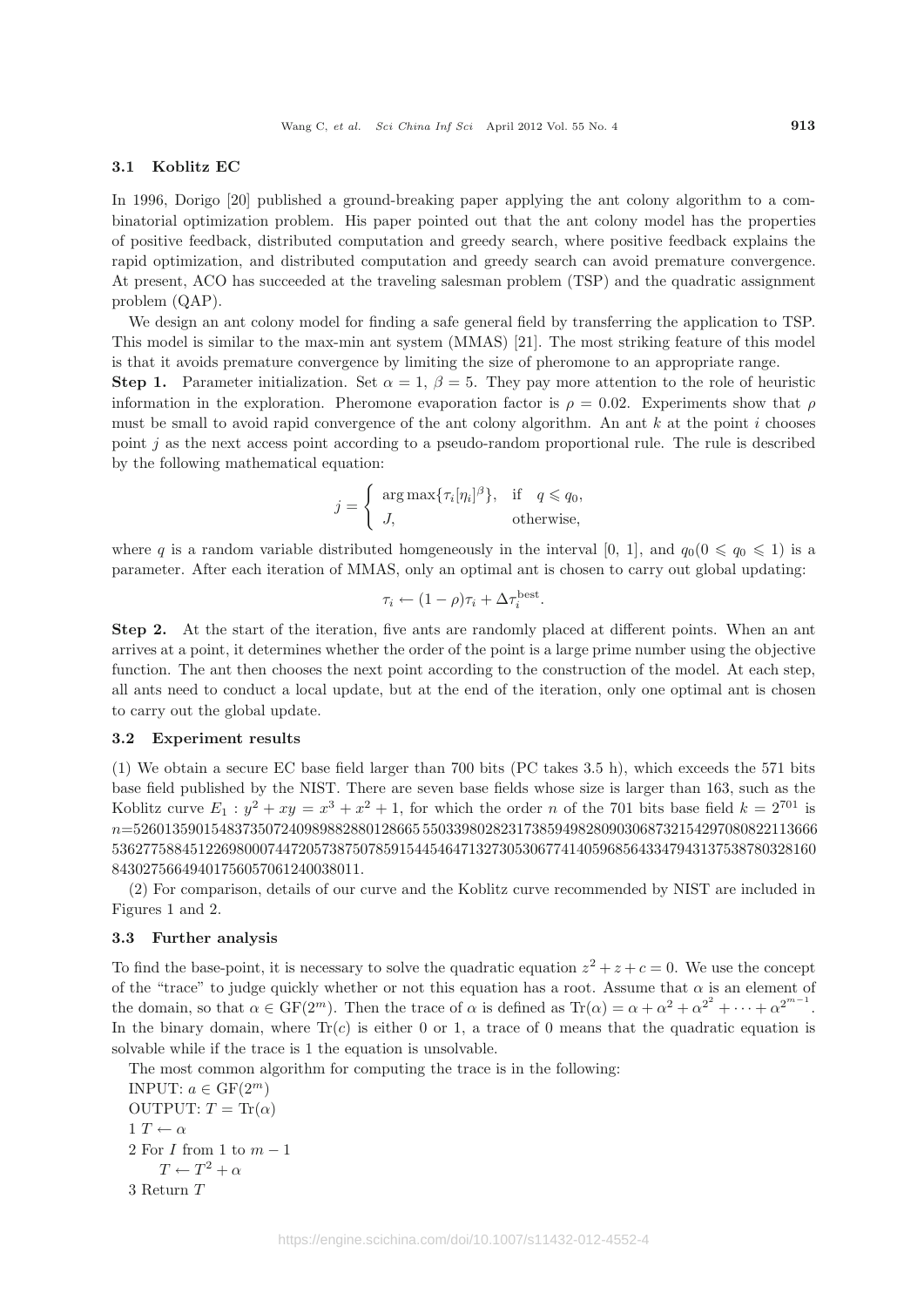| m                | 571                                                                                                                                                                                                  |
|------------------|------------------------------------------------------------------------------------------------------------------------------------------------------------------------------------------------------|
| $\overline{a}$   | $\theta$                                                                                                                                                                                             |
| p(t)             | $t$ 571+t10+t5+t2+1                                                                                                                                                                                  |
| $\boldsymbol{h}$ | $\overline{4}$                                                                                                                                                                                       |
| $\boldsymbol{n}$ | 1932268761508629172347675945465<br>9936721494636648532174993286176<br>2572575957114478021226813397852<br>2706711834706712800825351461273<br>6749740666173119296824216170925<br>03555733685276673     |
| Gx               | 0x 69E 202A 15A4 739E 0FEE ECDA<br>1B17 1AB0 7AC0 8EC3 6369 7701<br>8FCF 52D2 BF79 7DFD 9E29 19EE<br>A954 1D83 2EE8 E37D DC92 7003<br>79F5 CBDB F146 8B63 582F ECAB<br>DADA 8AD9 4A21 EF89 4D82 F454 |
| Gy               | 0x 28C 3E1D 87E3 0527 4B9A C627<br>9532 E328 BE6A 607C AB08 9FC3<br>4300 8E22 E46E 9ADD 451D FCBF<br>8798 E765 A443 40D9 195B 0DBE<br>98B0 8B95 D737 57AF 5B0E BDD1<br>CF13 DAD6 DC8A 3D5E A7FF 0A71 |
| Average<br>time  | $16 \text{ min}$                                                                                                                                                                                     |



**Figure 1** Our secure curve. **Figure 2** Secure curve recommended by NIST.

The trace can also sometimes be calculated by the following method. We introduce an m-dimensional vector Trace Vector=  $\{t_{m-1},\ldots,t_1,t_0\}$ , where  $t_i = \text{Tr}(2^i), i = 0,1,\ldots,m-1$ . We have the equation  $Tr(\alpha) = \alpha \& Trace.$ 

According to the experimental results, the latter method is better. No matter what value is chosen for  $\alpha'$ , as long as the value of m is invariant, the value of the trace-vector remains unchanged. As long as we know the corresponding trace-vector for m, an arbitrary value for  $\alpha$  can be calculated simply using the formula described above, without repeating the former algorithm each time.

Calculating the trace-vector is a very time-consuming process. As  $m$  increases, the computational time grows exponentially. Using a configured work station (CPU: AMD Semipro 2800+/RAM: 256 MB), the experimental results show that calculating the trace-vector for  $m=409$  should take about 1 h and calculating the trace-vector for  $m=571$  needs about 13.8 h. Therefore, for larger values of m, a high-precision algorithm is not applicable in practice.

# **4 Base point rapid generating algorithm based on HMM**

The HMM [21] is a probability model that has mainly been used in statistical learning and that has good predictive abilities. According to the theory of HMM, the sequence of states is a Markov chain because the choice of the next state depends only on the current state. However, this state sequence is not observed but is hidden, and only the symbol sequence that these hidden states generate is observed. The most likely state sequence must be inferred from an alignment of the HMM to the observed sequence.

#### **4.1 Design of HMM**

Due to the reduced polynomial are known, so it can be used as observations. The trace vector is the state value. We design two random HMM processes as Figure 3.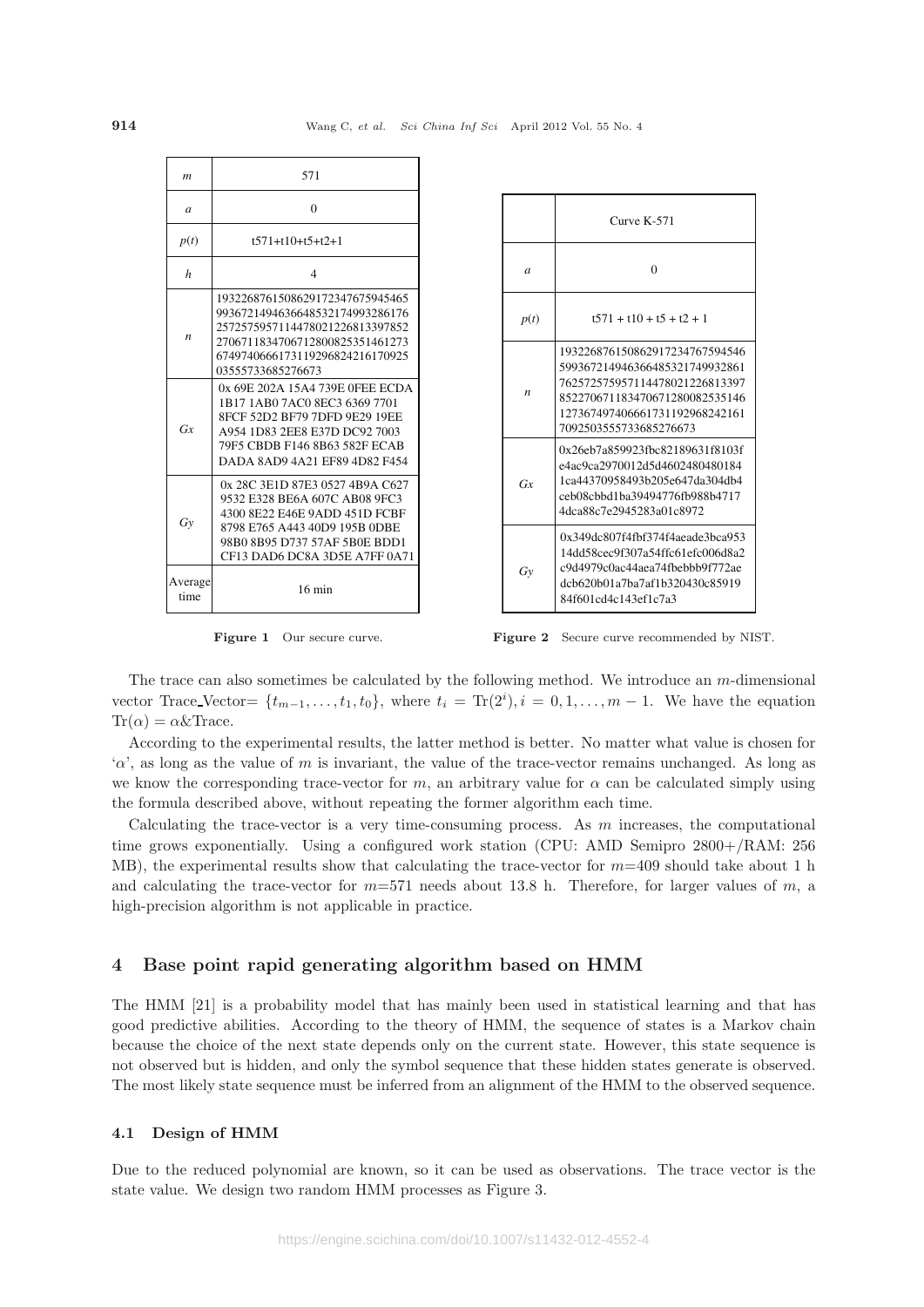Wang C, *et al. Sci China Inf Sci* April 2012 Vol. 55 No. 4 **915**



#### **4.2 HMM parameters definition**

N: The state number of the Markov chain in the model, in this case  $N = 3$ ;  $q_t$  is the state at time t. The three state values are:

 $\theta_1$ : The trace-vector is equal to 0x1;

 $\theta_2$ : The trace-vector is equal to the front part of the field polynomial;

 $\theta_3$ : The trace-vector is equal to the front part of the field polynomial with a few bits attached at a high level.

M: Each state corresponds to the number of observations that may occur, with  $M = 2$ ;  $o_t$  is a observation at time  $t$ . The two possible observations are:

 $V_1$ : The field polynomial has 3 non-zero coefficients;

 $V_2$ : The field polynomial has 5 non-zero coefficients.

 $\pi$ : The initial state vector is the probability of selecting some kind of trace vector in the model at the start of the experiment.

 $\pi = (\pi_1, \pi_2, \pi_3)$ , where  $\pi_i = P(q_1 = \theta_i)$ ,  $1 \leq i \leq N$ .

A : State transition probability matrix  $A = (a_{ij})_{3 \times 3}$ , where  $a_{ij} = P(q_{t+1} = \theta_j | q_t = \theta_i)$ ,  $1 \le i, j \le N$ .

This matrix gives the transition probability from trace vector  $\theta_i$  to trace vector  $\theta_j$  in the model.

B : Observations probability matrix  $B = (b_{jk})_{N \times M}$ , where  $b_{jk} = P(o_t = V_K | q_t = \theta_j)$ ,  $1 \leq j \leq N$ ,  $1 \leq j \leq N$  $k \leqslant M$ .

This matrix gives the probability of having  $V_k$  (3 or 5) field polynomial coefficients in the model when trace vector  $\theta_i$  occurs.

Therefore, the HMM can be written as  $\lambda = (N, M, A, B, \pi)$ , and can be abbreviated as  $\lambda = (A, B, \pi)$ .

#### **4.3 Calculation process for predicting trace-vector though HMM**

(1) HMM initialization.

According to the above data we know: 8 sets of data are in state  $\theta_1$ , 4 sets of data are in state  $\theta_2$ , 13 sets of data are in state  $\theta_3$ . The whole state sequence is a random process, so we can get the approximate state transition matrix and initial state probabilities:

$$
A = \left\{ \begin{array}{ccc} 0.32 & 0.16 & 0.52 \\ 0.32 & 0.16 & 0.52 \\ 0.32 & 0.16 & 0.52 \end{array} \right\}, \quad \pi = \left\{ \begin{array}{ccc} 0.32 & 0.16 & 0.52 \end{array} \right\}.
$$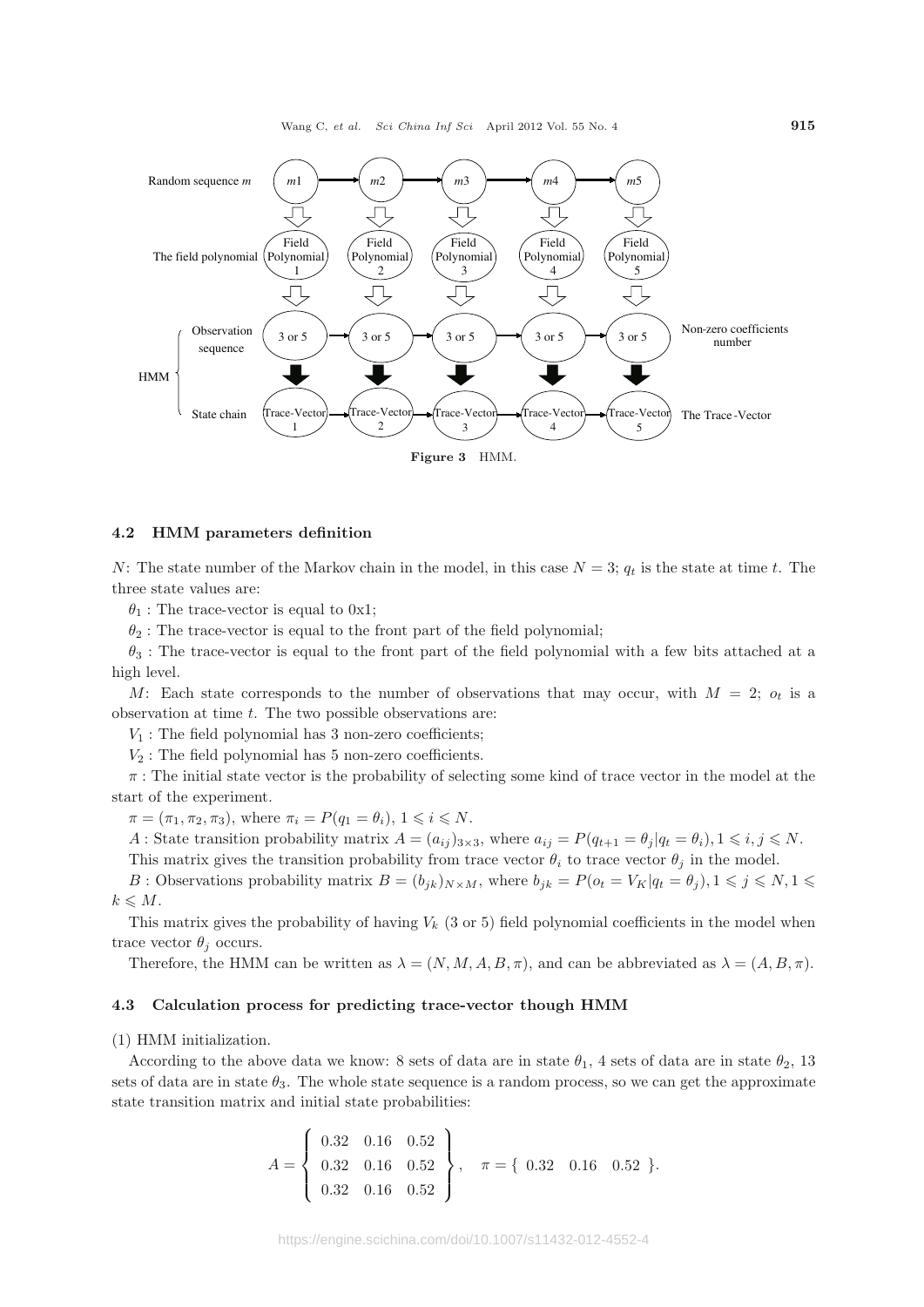In addition, for  $\theta_1$  there are 6 data points with 3 non-zero polynomial coefficients and have 2 with 5 non-zero coefficients; for  $\theta_2$ , all 4 data points have 3 non-zero coefficients, and for  $\theta_3$  all data points have 5 non-zero coefficients. This gives the following observations probability matrix:

$$
B = \left\{ \begin{array}{cc} 0.75 & 0.25 \\ 1 & 0 \\ 0 & 1 \end{array} \right\}.
$$

(2) HMM parameter training.

The observation sequence is a random process chain in which 25 data points, {13, 17, 19, ..., 409, 571}, are randomly divided into five groups each containing 5 elements. The following figure shows a random grouping and the corresponding observation sequence:

> $(83, 109, 359, 277, 41) \Rightarrow (V_2 \quad V_2 \quad V_1 \quad V_2 \quad V_1),$  $(113, 103, 13, 331, 409) \Rightarrow (V_2 \quad V_1 \quad V_2 \quad V_2 \quad V_1),$  $(347, 101, 233, 19, 97) \Rightarrow (V_1 \quad V_2 \quad V_2 \quad V_3 \quad V_2),$  $(23, 131, 107, 571, 311) \Rightarrow (V_2 \quad V_2 \quad V_1 \quad V_2 \quad V_1),$  $(349, 329, 283, 163, 17) \Rightarrow (V_1 \quad V_1 \quad V_2 \quad V_2 \quad V_1).$

The HMM is trained using (83, 109, 359, 277, 163). The first training results are

$$
A = \left\{ \begin{array}{ccc} 0 & 0 & 1 \\ 0 & 0 & 1 \\ 0.28 & 0.38 & 0.33 \end{array} \right\}, \quad B = \left\{ \begin{array}{ccc} 1 & 0 \\ 1 & 0 \\ 0 & 1 \end{array} \right\}.
$$

Similarly, the observed sequences for the other four groups are trained to give the final HMM parameters:

$$
A = \left\{ \begin{array}{ccc} 0 & 1 & 0 \\ 0 & 0 & 1 \\ 0.25 & 0.25 & 0.5 \end{array} \right\}, \quad B = \left\{ \begin{array}{ccc} 0.9 & 0.1 \\ 1 & 0 \\ 0 & 1 \end{array} \right\}
$$

.

After the training process has been completed, the model can predict the trace vector for larger values of m.

(3) Predicted trace vector using HMM.

The sequence  $(701, 1153, 1249, 1597, 1913)$  corresponds to the observation values  $(V_2, V_1, V_1, V_2, V_1)$ . The observation values are substituted into the HMM to find the state sequence with the largest probability using the Viterbi algorithm. The state sequence found is  $(\theta_3, \theta_1, \theta_1, \theta_3, \theta_2)$ .

• For  $\theta_1$ , we can directly predict that the trace-vector is 0x1, as in the cases  $m=1153$  and 1249.

• For  $\theta_2$ , we can predict that the trace-vector is equal to the front part of the field polynomial.

The field polynomial for m=1913 is 0x200000000000000000000000000000000000000000000000000000 0000000000000000000000000000000000000000000000000000000000000000000000000000000000000000000 0000000000000000000000000000000000000000000000000000000000000000000000000000000000000000000 0000000000000000000000000000000000000000000000000000000000000000000000000000000000000000000 0000000000000000000000000000000000004000000000000000000000000000000000000000000000000000000 0000000000000000000000000000000000000000000000000000000000001.

The predict trace-vector is 0x800000000000000000000000000000000000000000000000000000000000000 0000000000000000000000000000000000000000000000000000000000000000000000000000000000000000000 0000000000000000000000000000000000000000000000000000000000000000000000000000000000000000000 0000000000000000000000000000000000000000000000000000000000000000000000000000000000000000000 000000000000000000000000001.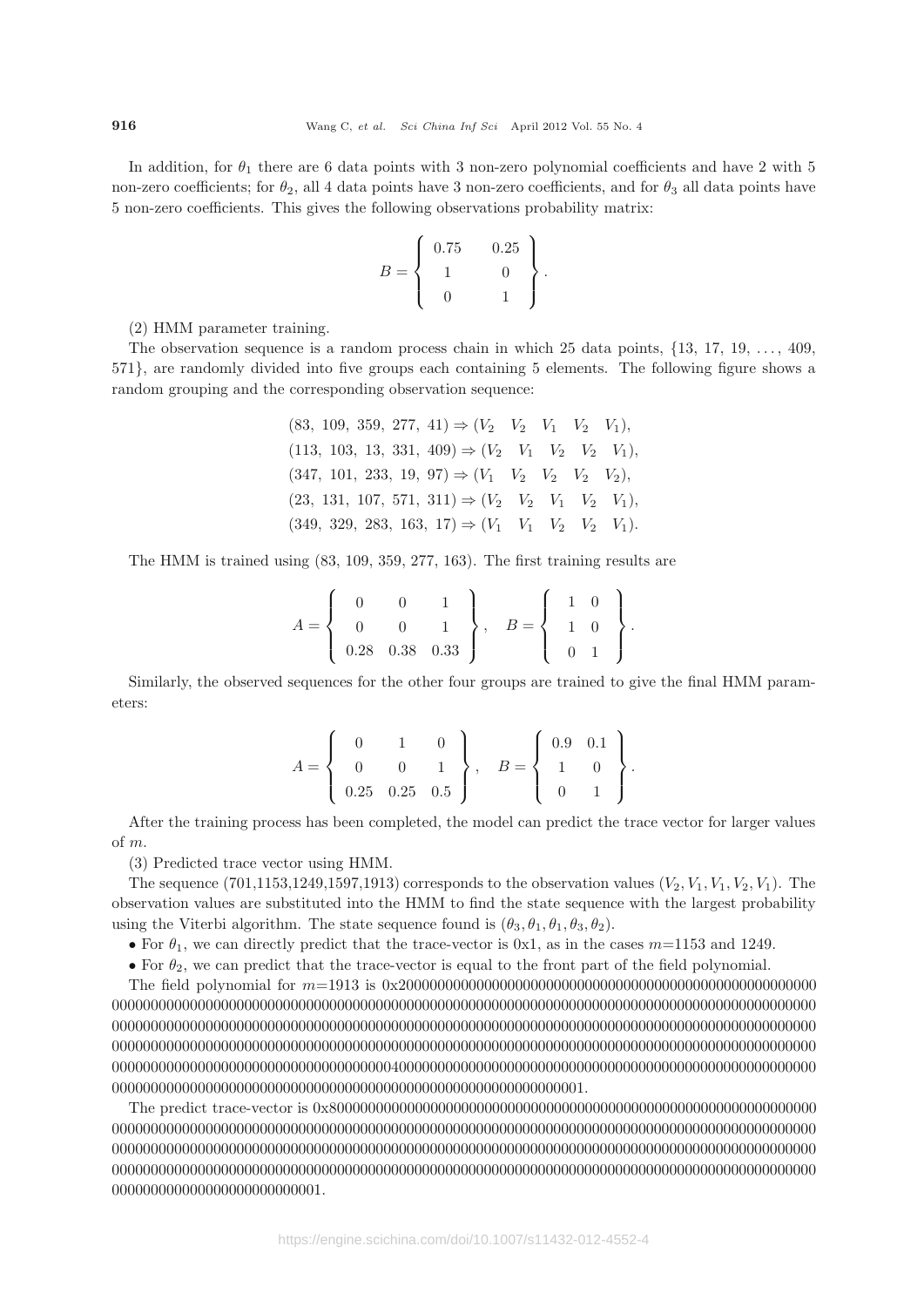The case for  $\theta_3$  is more complicated. For simplicity, because we were unable to predict them, the high levels of the trace-vector are considered to be zero.

The field polynomial for m = 701 is 0x2000000000000000000000000000000000000000000000000000000 0000000000000000000000000000000000000000000000000000000000000000000000000000000000000000000 000000000000000000000000010015.

The predicted trace-vector is 0x2000000000000000000000000000000000000000000000000000000000000 0000000000000000000000000000000000000000000000000000000000000000000000000000000000000000000 00000000000000000001.

The field polynomial for m = 1597 is 0x2000000000000000000000000000000000000000000000000000000 0000000000000000000000000000000000000000000000000000000000000000000000000000000000000000000 0000000000000000000000000000000000000000000000000000000000000000000000000000000000000000000 0000000000000000000000000000000000000000000000000000000000000000000000000000000000000000000 00000000000000000000000000000000000000000000000000000000000000000000400d.

The predicted trace-vector is 0x80000000000000000000000000000000000000000000000000000000000000 0000000000000000000000000000000000000000000000000000000000000000000000000000000000000000000 0000000000000000000000000000000000000000000000000000000000000000000000000000000000000000000 0000000000000000000000000000000000000000000000000000000000000000000000000000000000000000000 0000000000000000000000000000000000000000000000000000000000001.

**Analysis** The trace-vector generated by the above model is only an approximation of the actual result, and there may be some difference between them. The most direct reason for these errors is an incorrect decision when solving the quadratic equation  $z^2 + z + c = 0$ . In other words, some points which are not in the cyclic group are considered to be in it, making the  $kP = O$  test invalid and wasting a lot of computational resources. To make analysis easier, the Hamming distance could be used to indicate this type of error. Experimental results show that the Hamming distance should be no more than 3.

# **5 Experimental results**

The hardware device is PC, which its CPU is AMD Sempron 2800+ and its RAM is 256 MB, while the software platform is Microsoft Visual C++ 2005.

(1) We search for secure base fields for both kinds of Koblitz ECs over  $[2^{163}, 2^{2000}]$ , and find a secure EC base field exceeding 1900 bits (5 h), which is larger than the largest recommended by NIST.

• For Koblitz ECs with  $a = 0, b = 1$ , there are more than 9 secure base fields, including  $2^{1913}$ .

• For Koblitz ECs with  $a = 1$ ,  $b = 1$ , there are more than 10 secure base fields, including  $2^{701}$ .

(2) From part (1), we obtain enough secure base fields. Then we combine the HMM above to accelerate the search for base-points, and find all base-points for the different secure base fields above. We report the base field parameters and base-point parameters for secure Koblitz ECs over  $F(2^{1913})$  (Table 1).

# **6 Security analysis**

According to our information, the U.S. NIST Digital Signature Standard FIPS 186-2 and FIPS 186-3 do not explicitly state the security guidelines used to recommend secure EC parameters. In FIPS 186-3, it is mentioned that the method used to generate curve parameters is the same as in ANSI X9.62, so the guidelines NIST use are at least the same as in AISI X9.62. The following are the guidelines mentioned in ANSI X9.62, and we also list the corresponding guidelines used in our experiment.

• The order  $\#E(\text{GF}(q))$  is divisible by a large prime  $n > 2^{160}$ .

If  $\#E(\text{GF}(q))$  for the selected ECC curves has a prime factor larger than  $2^{160}$ , the square root attack method (baby step/giant step, Pollard- $\rho$ ) is invalid for the curve, and the Pohlig-Hellman attack also can be avoided.

We select a safe base field in the range  $2^{163}$  to  $2^{2000}$ . As the order of the EC is the same to the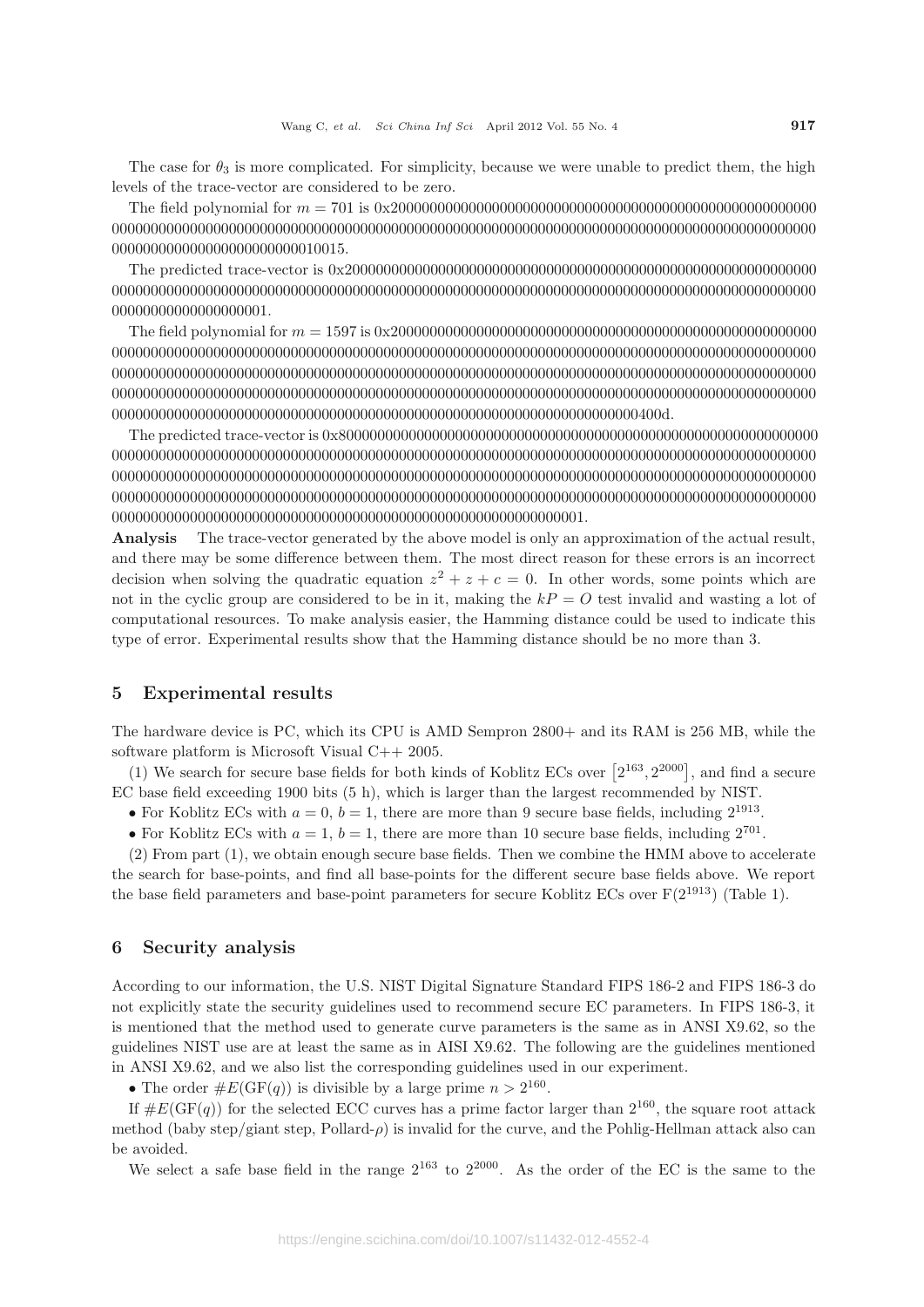**Table 1** The parameters, base points and computation time for the evolutionary computing experiments to find a secure base field with  $m = 1913$ 

| m                | 1913                                                                                      |
|------------------|-------------------------------------------------------------------------------------------|
| $\boldsymbol{a}$ | $\Omega$                                                                                  |
| P(t)             | $t1913 + t462 + 1$                                                                        |
| $\boldsymbol{h}$ | $\overline{4}$                                                                            |
|                  | 18549051793122879180755832753102533201307123170836936863828311783317415290370319116231599 |
| $\boldsymbol{n}$ | 10318771582347127907195077732409786694854454271860823301532849986915566161378680316362858 |
|                  | 33935343042490907923065103318890199370041031605701878307179269364175607357713678657834158 |
|                  | 33417081448956274817152939109510502080446621307340506344124445380758520589281270514743788 |
|                  | 09227569635054287482828860058338975911755934640281128910856977249191069538500634179279407 |
|                  | 84289995805895418122858005792857164394481730055626536047325501369261533212606286712416728 |
|                  | 239385836218680905417981825652174545911343                                                |
| Gx               | 0x171AE2E4006571ED0FC82A2EF714ABA236FE448D044B2BC749AF4B8C04EE882F8DFDEE4001              |
|                  | F34E9BCD4A1F38E1822D10A822F8BA360D5FE27FC6B4877E544512885C00705D3199A48E0C9F3F            |
|                  | 558E90F09171A4A157AFEE940EE7BE528D36CC7C6E69266BEAF137096197C411FBFF86142A2AF4            |
|                  | A4E1172BCD167DD09FE3F3B0759CB8B9C3B3BEE8EE03ADC792D9F05FCAA75DF356843B6B296               |
|                  | 2317FC94AF5E1ACFDDD215234BD7D6FA5E4B87A740BA0791639B286BE0B8735438B13D732ACFA             |
|                  | 8E41818A1C824D8170323937B93BDE6705C021C38B5ABF2BDACD6668BFAE0937526A550F3A99E3            |
|                  | 80C724428CE0F825AFA                                                                       |
|                  | 0x9C3C42689601F773755657361F05D7B4EDAC6F75DBEBB9CC5228E82D31CB1F673405745CB34F            |
| Gy               | 169BDF04A1FD2F7A2CA71D7957FFDCC3F6CF07CDCD7D04E7CAB98AE66A76FFAA764EF6761                 |
|                  | 07A26040FF0389ECD699BBD4044E553DF38BAA7A0C28C8C711C6F2FBCB72DE91CD9145AB424               |
|                  | 9C57A8EBA3309DA372519558719E5C0814E649D59A0DAC36A73A7928C85B60C8854C99AF793A8             |
|                  | B3D808A2EC6C34141110568E0D4AEDB1F11B82197297FA4D96FCAD54D69783DC9599D9ED88D               |
|                  | E0FCAAFB45A2BE9E9284E1F20D0E354292934EDDE6EEA1585E82EF70C198E8A92ED7F5DA76                |
|                  | 72DA9CECF835645A23CBCA25585B                                                              |
| Time             | 3.3h                                                                                      |

magnitude of base field, if is also in the range  $2^{163}$  to  $2^{2000}$ . In addition, the cofactor is limited to at most 4, which can be seen from the formula:

base – point order =  $EC$  order  $\div$  Cofactor.

So the base-point order must be in the range  $2^{161}$  to  $2^{1998}$ , and its magnitude must be at least  $2^{160}$ .

• The MOV condition holds.

To resist the MOV attack, the requirement that  $q^{i} \neq 1 \text{ mod } n$  (where  $i = 1, 2, \ldots, \log_2(q/8)$ , and n is the order of the base-point) must be met. Namely, super-singular ECs should not be selected.

Experimental results show that the MOV attack is effective only for a small proportion of ECs. We take this into account for the remainder of this paper. As MOV detection is only related to the base field and the base-point order, we should carry out detection after calculating the order rather than after calculating the base-point. Base-point orders are processed as shown in Figure 4.

We send these base field  $p=2^m(m=163, 223, 239, 277, 283, 311, 331, 347, 349, 359, 409, 571, 701, 1153,$ 1249, 1597, 1621, 1913), selected previously, and the corresponding base-point order  $n$  to the detection model. The results show that the above base fields are not vulnerable to the MOV attack, and therefore the EC parameters for the above base fields are secure.

• The anomalous condition holds.

Theoretically, to resist the SSSA attack, the base-point order should not be equal to the base field order. Actually, the base field of a Koblitz EC has characteristic 2, so when the base-point order is equal to the base field order, it is certainly not a prime number. Hence, it is unnecessary to consider this attack when selecting a safe Koblitz EC.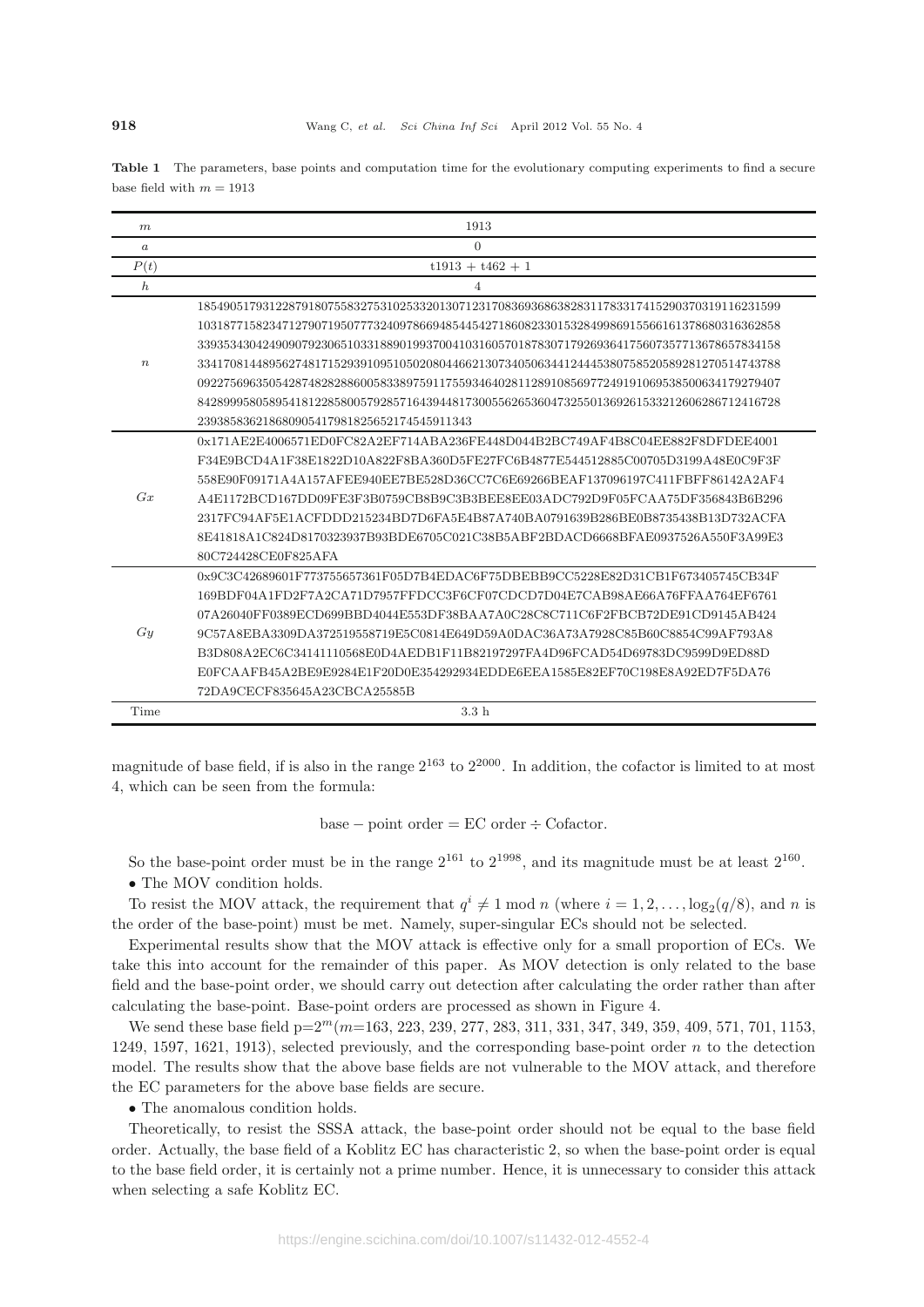

**Figure 4** MOV detection model.

• Furthermore, to guard against possible future attacks on special classes of non-super-singular curves, it is prudent to select an EC at random.

In this paper, we are concerned with Koblitz ECs, for which the random problem does not exist. In addition, we take into account that the Weil descent attack (GHS attack) is the same as the MOV attack that is effective for a small proportion of ECs. Menezes and others studies have shown that, if we set the parameter m from the base field  $2<sup>m</sup>$  to be a prime number, the GHS attack becomes difficult to achieve. Hence, we only take into account prime numbers between 160 and 2000. From the final results, we can clearly see that the parameters  $m = 163, 233, \ldots, 1913$  found to be prime numbers.

• The problem of cofactors.

Furthermore, FIPS 186-3 clearly pointed out that ANSI X9.62 (1998) did not take into account the size of cofactors while generating curve parameters. FIPS 186-3 states the maximum value which each cofactor can achieve for different base fields. Meanwhile, it also points out that smaller cofactors are better. The cofactors for the Koblitz ECs we studied are usually equal to 2 or 4, so they are small enough.

To summarize, the algorithm in this paper has the same safety criteria as the NIST recommended curves. Therefore, the curves presented in this paper cover the 5 secure Koblitz ECs released by NIST. Over this base field, we also found other secure EC with adequate security. This research extends the scope of secure base fields by an order of magnitude.

## **7 Conclusions and outlook**

Based on ideas from evolutionary cryptography and HHMs, this paper proposes a new algorithm for selecting secure Koblitz ECs. We have completed a preliminary base field and base point generating experiment for Koblitz ECs, which generated secure Koblitz ECs over  $[2^{163}, 2^{2000}]$ , and obtained the same 5 Koblitz ECs recommended by NIST. Furthermore, we have found new secure Koblitz ECs larger than 2<sup>571</sup>.

This paper reports a successful application of the evolutionary cryptography approach to public-key cryptosystem. Theoretical analyses and experimental results show that evolutionary cryptography is effective for public-key cryptosystems and symmetrical cryptosystems.

The algorithm, which has the same safety standards as the secure ECs recommended by NIST, can resist current attacks. The evolutionary cryptography approach has greater flexibility for designing objective functions and is suitable for further security developments.

#### **Acknowledgements**

This work was supported by National Natural Science Foundation of China (Grand Nos. 60970006, 60970115, 91018008), Key Laboratory Open Fund of Sky Information Security and Trusted Computing (Grand No. AISTC20